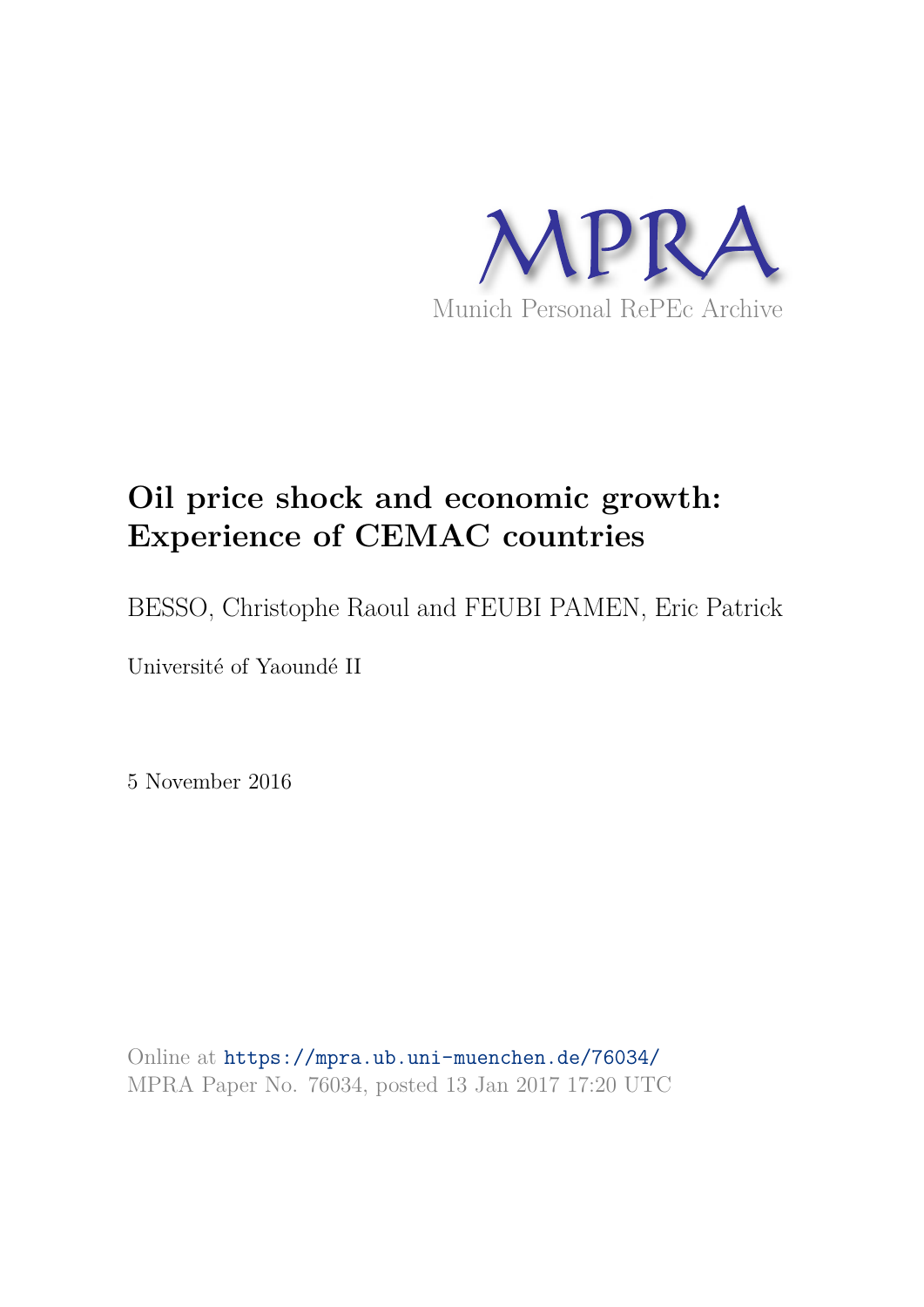## **OIL PRICE SHOCK AND ECONOMIC GROWTH : Experience of CEMAC countries**

## **Christophe Raoul BESSO\*** [chritoppapou@yahoo.fr/ Phone: (+237) 696 003 641] and **Eric Patrick FEUBI PAMEN\*** [armeric\_63@yahoo.com/ Phone: (+237) 699 190 362]

\*Po Box: 562, Laboratory of Analysis and Research in Mathematical Economics (LAREM), University of Yaounde 2-Soa, Cameroon.

### **Abstract**

The objective of this paper is to evaluate the impact of oil shocks on the GDP in CEMAC countries. We use a panel VAR model approach to the variation of the real GDP growth, oil price inflation rate and money supply between 2000 and 2015. Our main results show that CEMAC countries mostly depend on oil rent. Consequently, the analysis of impulsion response functions and the Variance Decompositions show that, the shock on oil price negatively affects the growth rate of the GDP. We then suggest CEMAC countries to diversify their production, the destination of their exports and the sources of Government budget receipts or takings.

**Key words**: oil shock, GDP, Panel VAR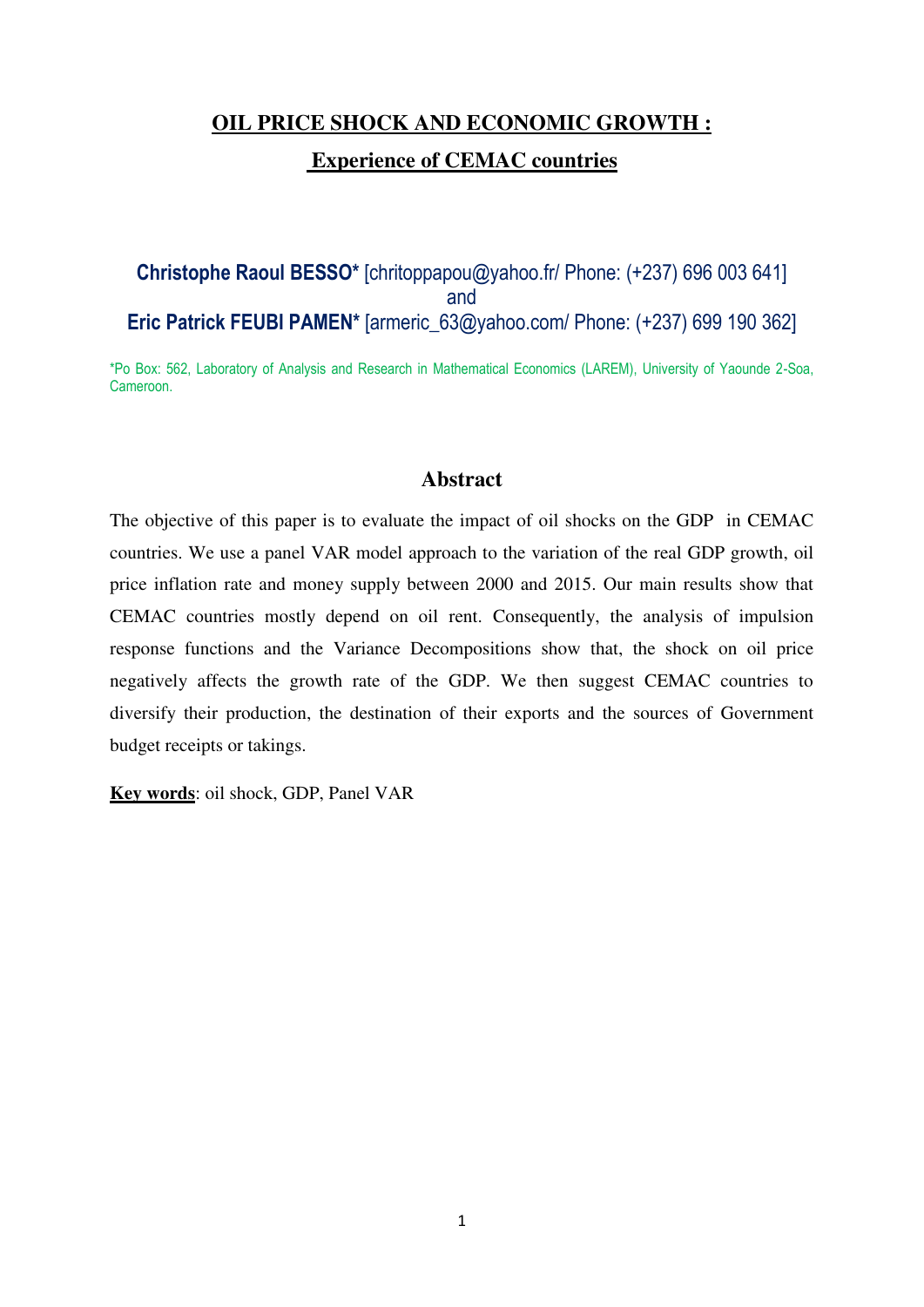#### **I- Introduction**

Since 2014, the Central African Economic and Monetary Community (CEMAC) faces at the same time several types of shocks: securities (terrorist threats), politics (political crisis) and falling prices of natural resources. Concerning the persistent fall in the cost of natural resources, principally oil, started since June 2014, the cost of barrel passed from more than 100 US \$, to less than 50 US \$. Consequently, the economic growth curve in the zone follows a fall starting from 4.8 % in 2014 to 2.4 % in 2015, and in 2016, it is forecast at 1% .

The relation between oil price variables and the principal macroeconomic indicators was already the subject of numerous theoretical and empirical studies (Hamilton, (1983, 1988, 1996, 2003), Rasche and Tatom (1981), Mork (1989), Hooker (1996). This dynamic interest at the same time academicians, policy decision-makers, the actors of finance and of the civil society since the first crisis of oil triggered in 1970. So, a series of dramatic events in the 1970s sent the price of crude oil over \$40 a barrel by the end of that decade, which would be over \$100 a barrel at current prices. The price remained very volatile after the collapse in the 1980s but was still as low as \$20 a barrel at the end of 2001 (Hamilton, 2009). After 2005, the barrel price remained above \$60 despite the strong volatility. But since the fall in August 2014, the barrel price dropped below \$60 in March 2015 and is maintained until now. The consequences of this strong decrease are dynamic for the exporting countries, in particular those of the CEMAC zone.



#### **Figure 1 : Evolution of barrel price of January 1990.**

#### **Source:** INSEE

This real decrease in barrel price influence the decisions of budgetary and monetary policies in function of the weight of the oil returns in the gross domestic product and the budgetary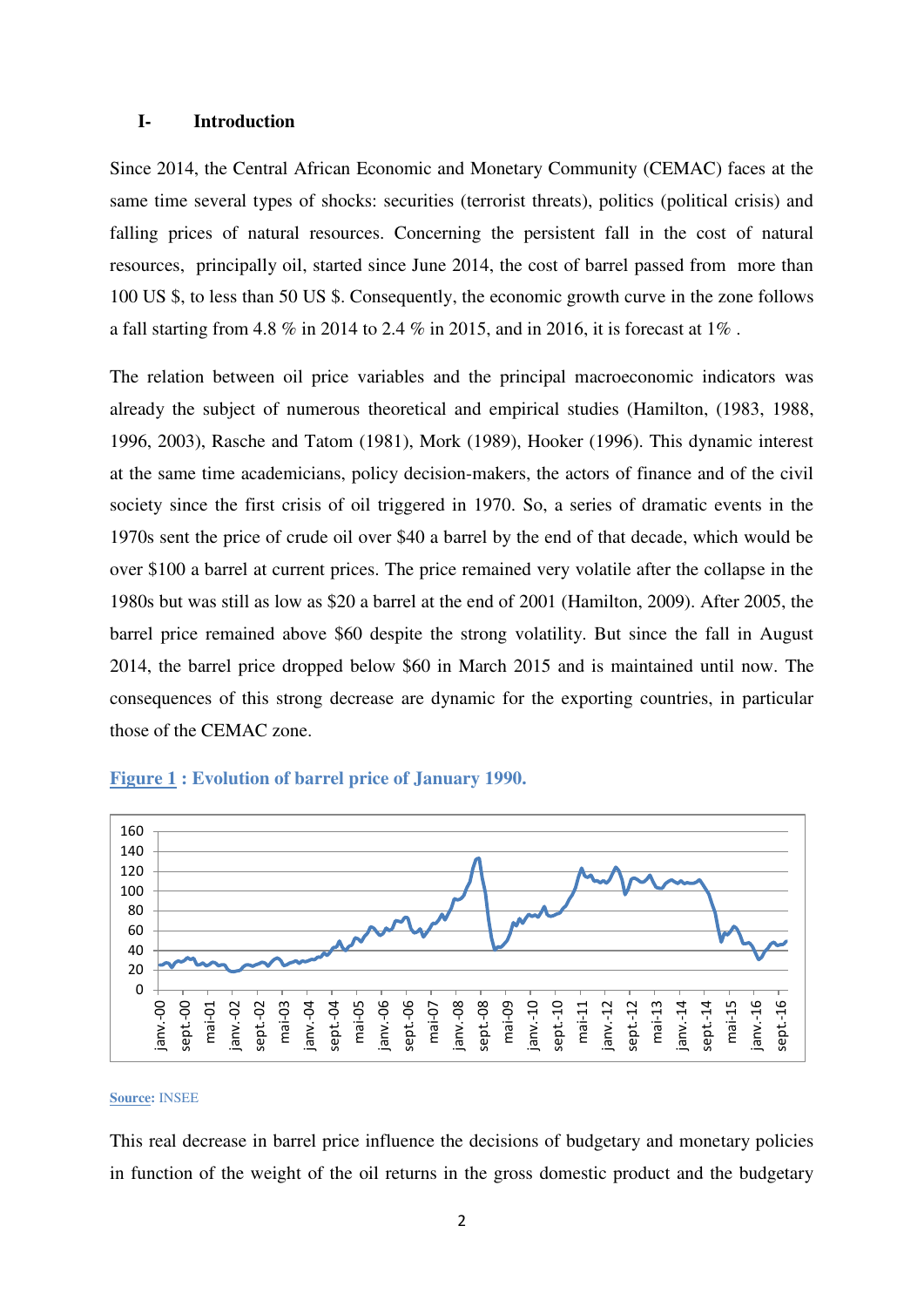returns. It is in this light that Copinschi (2015) brings out the weight of the oil rent in the Gross domestic product and the budgetary returns of CEMAC countries. Thus, in Cameroon, it is observed that the returns from oil represents 10% of Gross Domestic Product, 20% of the budget and represent 50% of export returns for a production of 75 000 barrel/d. In Congo, oil returns represents 50% of Gross Domestic Product, 75% of budgetary returns and 80% of export returns for a production of 281 000 barrel/d. In Gabon, oil returns represent 45% of Gross Domestic Product, 50% of budgetary returns and 70% of export returns for a production of 236 000 barrel/d. In Equatorial Guinea, oil returns represent 85% of Gross National Product, 85% of budgetary returns and 90% of export returns for a production of 281 000 barrel/d.

|                          | Country<br>GDP/CEMAC's<br><b>GDP</b> | Country oil<br>GDP/CEMAC's<br><b>GDP</b> | Country oil<br>GDP/Country<br>GDP | Country oil<br>exports /country<br>merchandise<br>exports | Country fiscal oil<br>revenue/<br>country fiscal<br>revenue | Country<br>external trade<br>balance/<br>country GDP |
|--------------------------|--------------------------------------|------------------------------------------|-----------------------------------|-----------------------------------------------------------|-------------------------------------------------------------|------------------------------------------------------|
|                          |                                      |                                          |                                   |                                                           |                                                             |                                                      |
| Cameroon                 | 38.7                                 | 1.8                                      | 4.7                               | 38.5                                                      | 14.1                                                        | $-3.8$                                               |
| Central African Republi- | 2.2                                  | 0.0                                      | 0.0                               | 0.0                                                       | 0.0                                                         | $-22.3$                                              |
| Chad                     | 14.8                                 | 3.0                                      | 20.0                              | 78.0                                                      | 34.5                                                        | $-15.5$                                              |
| Congo, Republic of       | 12.2                                 | 4.9                                      | 40.5                              | 74.4                                                      | 37.8                                                        | $-14.6$                                              |
| <b>Equatorial Guinea</b> | 12.8                                 | 3.8                                      | 30.0                              | 81.4                                                      | 81.6                                                        | 41.7                                                 |
| Gabon                    | 19.4                                 | 6.2                                      | 31.8                              | 76.5                                                      | 33.6                                                        | 5.5                                                  |
| <b>CEMAC</b>             | 100.0                                | 19.6                                     | 19.6                              | 70.6                                                      | 39.0                                                        | 2.1                                                  |

#### **Table 1 : Relative Size of Economies and Importance of Oil Sector, 2015**

#### **Source: IMF Country Report N° 16/290**

Thus, in the IMF Country Report  $N^{\circ}$  16//277, it is shown that CEMAC growth was subdued in 2015. It slowed to 1.6 percent, from 4.9 percent in 2014, because of reduced public investment and lower oil production. Growth is projected to be 1.9 percent in 2016, as oil production and investment remain sluggish. From 2017 onward, growth is expected to reach 3½ percent a year, as oil prices gradually recover, some one percentage point below the average growth level of the past decade of high oil prices. Growth of money and credit to the economy turned negative in 2015 for the first time in a decade, contributing to keeping inflation low. The regional fiscal and current account deficits grew to 6 and 9 percent of GDP in 2015, respectively, as oil export proceeds fell by 32 percent. Continued low oil prices and high public expenditure will contribute to maintaining both deficits at about 6 and 8 percent of GDP in 2016, respectively.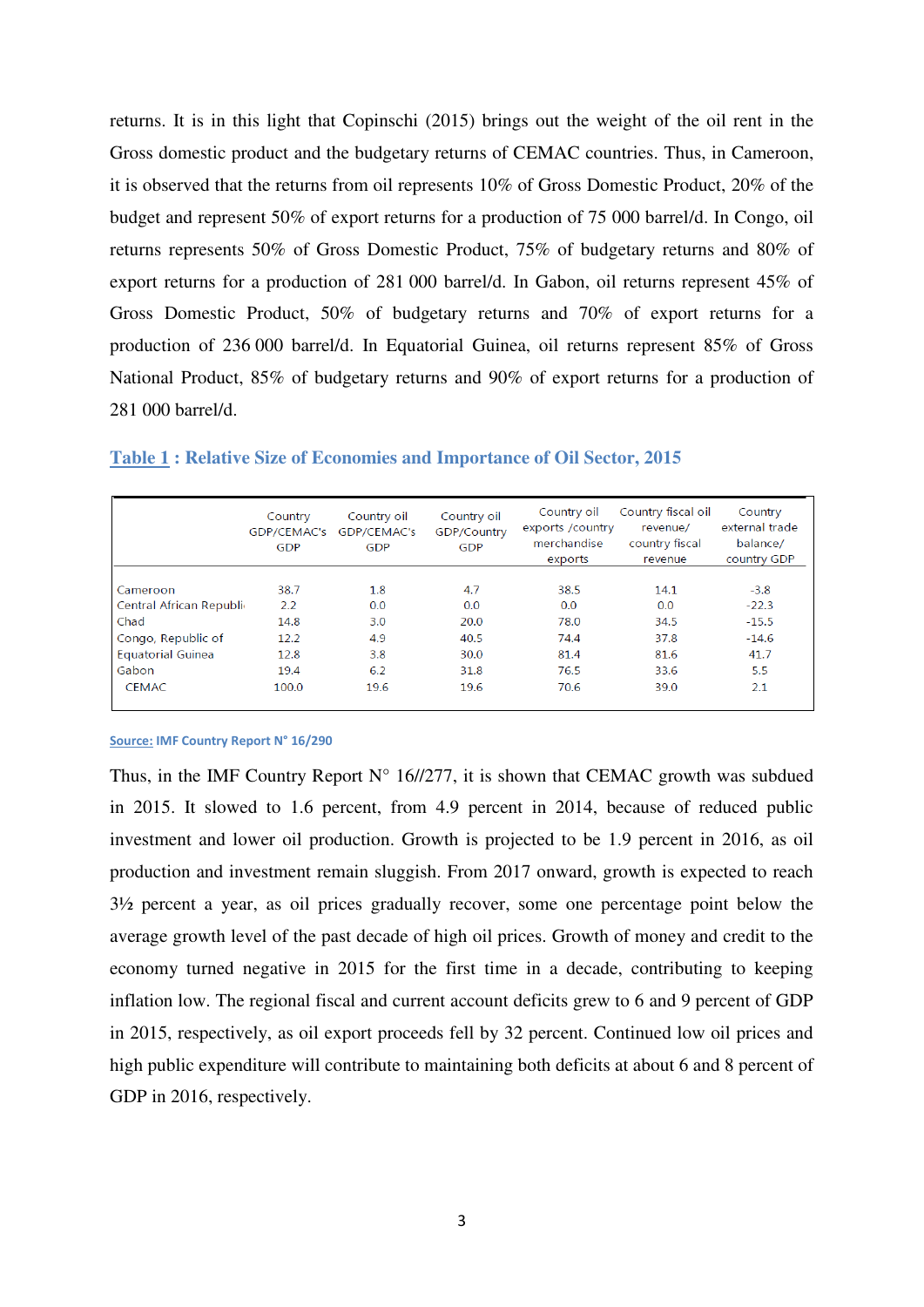#### **Figure 2 : Real GDP Growth, 2013-2015**



#### Source 1 : IMF country Report n° 16/277

Faced with the fall in oil returns, all countries of the region have, in the course of the year 2015, strongly reduce their public expenditures on investment, what aggravates the slowing effect of the economy by impacting the non-oil activity sectors but of which the financing greatly depends on oil returns (construction, etc.). Gabon and Congo has announced the important adjustments in the public expenditures and Cameroon has to follow. But it is in Equatorial Guinea that the recadrage is most severe: the amount of public investments for the year 2015 will experience a fall of close to 60% with respect to the previous year. Besides, the fall in foreign investments in the oil sector of these countries will equally have a negative impact on the growth of this year.

Considering this background, we study the macroeconomic dynamics between economic output growth, domestic price level, money supply and oil price over a set of CEMAC countries. To evaluate the relative importance of these variables in the movements of other variables in both short and long run, Impulse Response Functions (IRFs) and Forecast Error Variance Decompositions (FEVDs) are used.

## **II- Litteral Review 1- world**

Many authors concentrated on analyzing the oil price-macroeconomic relationship (Hamilton, (1983, 1988, 1996, 2003), Rasche and Tatom (1981), Mork (1989), Hooker (1996) ) The main results of the paper may be summarized as follows. Firstly, the linear (symmetric) oil price specification reveals that changes in oil price stimulate GDP growth in the short term, but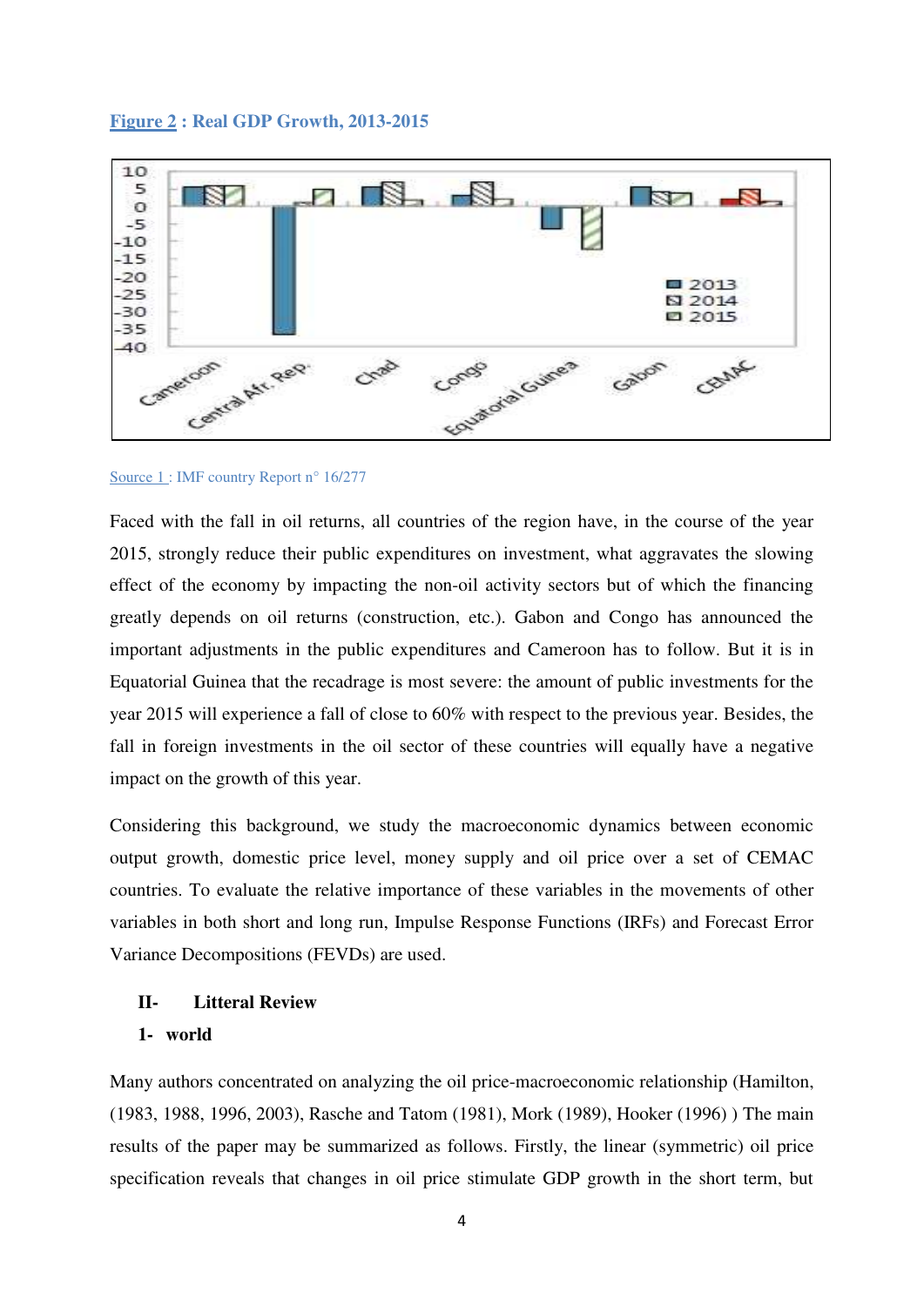cause GDP to decline in the long term. Secondly, for non-linear (asymmetric) specifications, positive oil price shocks cause GDP to decline in the long term without experiencing growth in the short term. Another interesting finding is the response of output growth to negative (decreasing) oil price changes. Using negative oil price shock measures, GDP responds negatively in the short term, but eventually recovers although responses in the long term are not statistically significant (Aziz and Dahala (2015), Basnet and Upadhyaya (2015))

Ozturk (2015) analyzes the impact of oil price shocks on the selected macroeconomic variables in Turkey for the period of 1990Q1-2011Q4. Vector Auto regression (VAR) models and bivariate Granger causality tests are applied to determine the oil price shocks macroeconomic relationship. The empirical findings shows that both symmetric and positive oil price shocks decrease industrial production, money supply, and imports while the negative oil price shocks increase imports.

Baumeister and Peersman (2013) Using time-varying BVARs, we find a substantial decline in the short run price elasticity of oil demand since the mid 1980s. This finding helps explain why an oil production shortfall of the same magnitude is associated with a stronger response of oil prices and more severe macroeconomic consequences over time, while a similar oil price increase is associated with smaller output effects. Oil supply shocks also account for a smaller fraction of real oil price variability in more recent periods, in contrast to oil demand shocks. The overall effects of oil supply disruptions on the US economy have, however, been modest.

Lutz (2008) A comparison of the effects of exogenous shocks to global crude oil production on seven major industrialized economies suggests a fair degree of similarity in the real growth responses. An exogenous oil supply disruption typically causes a temporary reduction in real GDP growth that is concentrated in the second year after the shock. Inflation responses are more varied. The median CPI inflation response peaks after three to four quarters. Exogenous oil supply disruptions need not generate sustained inflation or stagflation. Typical responses include a fall in the real wage, higher short-term interest rates, and a depreciating currency with respect to the dollar. Despite many qualitative similarities, there is strong statistical evidence that the responses to exogenous oil supply disruptions differ across G7 countries.

Aziz and Dahalan (2015) investigates the asymmetric effects of oil price shocks on real economic activities in ASEAN-5 from 1991 to 2014 using an unrestricted panel Vector Auto Regressive (VAR) method. Results from the impulse response function (IRFs) shows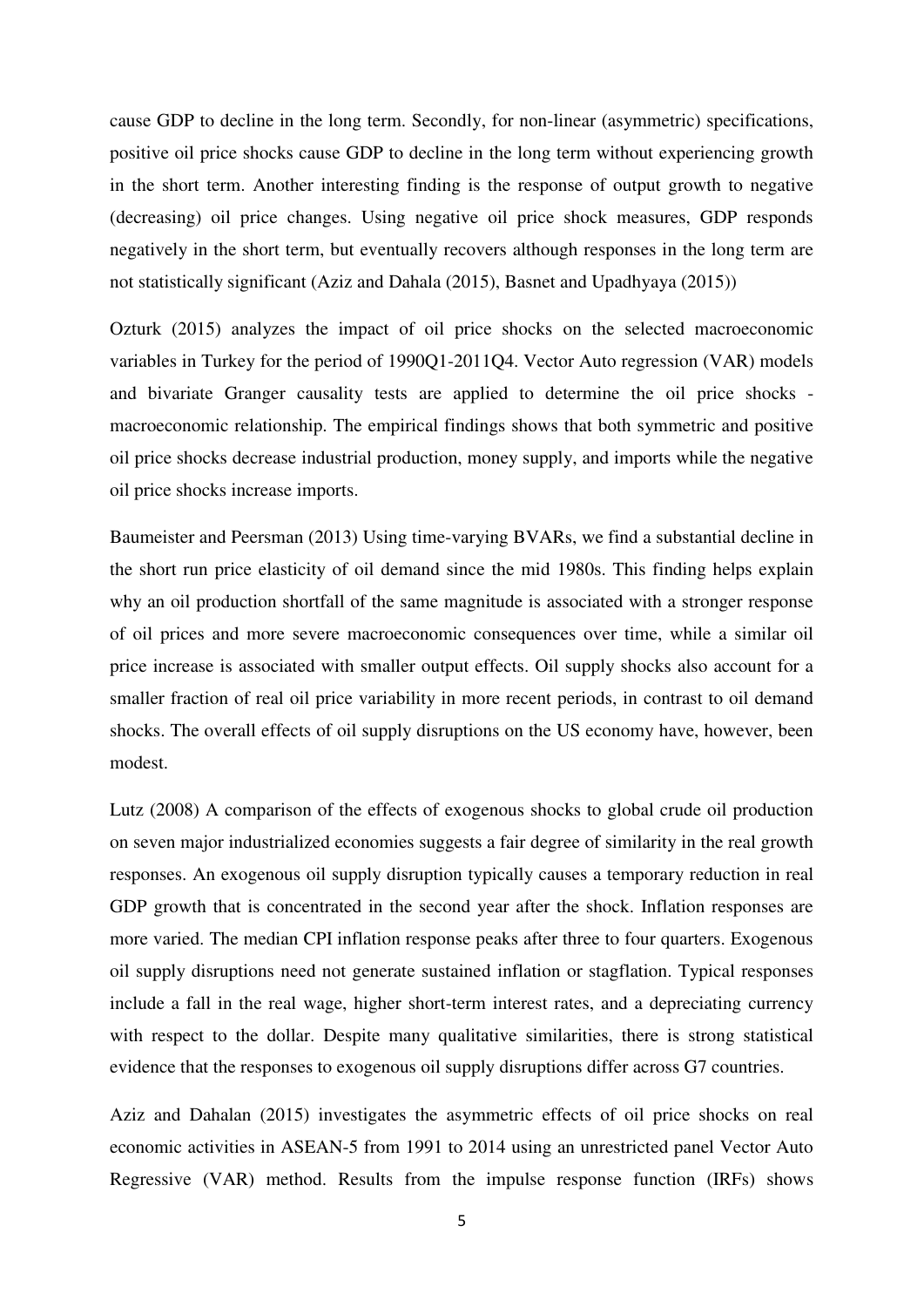evidence of an asymmetric relationship between oil prices and economic activities. Specifically, positive oil price shock measures negatively affect output growth both in the short term and in the long term. For oil price decrease specifications, real output responds negatively in the short term before recovering to its pre-shock level in the long term. The variance decomposition analysis (VDCs) also exhibit differences between the effects of positive and negative oil price shocks on economic activities, supporting the evidence of asymmetric relationship obtained in the IRFs simulations.

Brémond and al. (2014) study the relations between the price of oil and a large dataset of commodity prices, relying on panel data settings. Using second generation panel cointegration tests, our findings show that the WTI and commodity prices are not linked in the long term. Nevertheless, considering our results in causality tests, they show that short-run relations exist, mainly from the price of crude oil to commodity prices. We thus implement a Panel VAR estimation with an impulse response function analysis. Two main conclusions emerge: (i) fast co-movements are highlighted, while (ii) market efficiency is emphasized.

Blanchard and Gali (2007) characterize the macroeconomic performance of a set of industrialized economies in the aftermath of the oil price shocks of the 1970s and of the last decade, focusing on the differences across episodes. We examine four different hypotheses for the mild effects on inflation and economic activity of the recent increase in the price of oil: (a) good luck (i.e. lack of concurrent adverse shocks), (b) smaller share of oil in production, (c) more flexible labour markets, and (d) improvements in monetary policy. We conclude that all four have played an important role.

Cologni and Manera (2009) using a Markov-switching analysis for the G-7 countries show that positive oil price changes, net oil price increases and oil price volatility tend to have a greater impact on output growth. Moreover, their analysis suggests that the role of oil shocks in explaining recessionary episodes have decreased over time. Finally, they conclude that oil shocks tend to be asymmetric.

Hamilton (2008) explores similarities and differences between the run-up of oil prices in 2007–08 and earlier oil price shocks, looking at what caused these price increases and what effects they had on the economy. Whereas previous oil price shocks were primarily caused by physical disruptions of supply, the price run-up of 2007–08 was caused by strong demand confronting stagnating world production. Although the causes were different, the consequences for the economy appear to have been similar to those observed in earlier episodes, with significant effects on consumption spending and purchases of domestic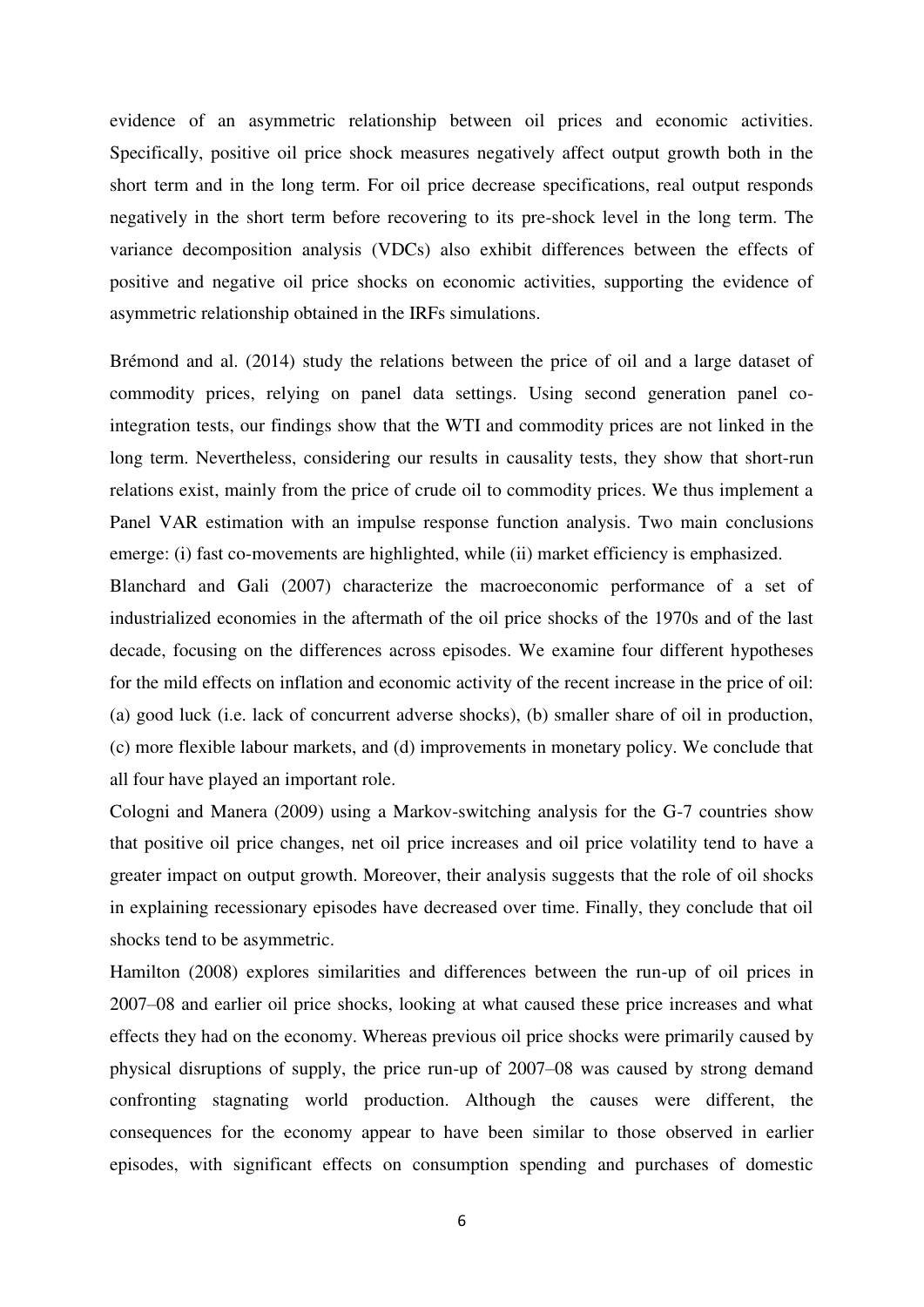automobiles in particular. Absent those declines, it is unlikely that the period 2007Q4– 2008Q3 would have been characterized as one of recession for the United States. This episode should thus be added to the list of U.S. recessions to which oil prices appear to have made a material contribution.

Mehrara and Mohaghegh (2011) study the macroeconomic dynamics in oil exporting countries using Panel VAR approach. On the basis of Impulse Response and Variance Decompositions analysis in a system included economic output, money supply, price index and oil price, we found that: (1) oil shocks are not necessarily inflationary; (2) money is not neutral in these countries; (3) money is the main cause of macroeconomic fluctuations; (4) oil shocks significantly affect economic output and money supply; (5) though oil price is highly driven by its own shocks, domestic shocks, particularly output and money shocks, can sizably affect oil price in the world market.

#### **2- Africa**

Nchor and al (2016) analysis effect of oil price shocks on the Ghanian economy. This is achieved through the use of Vector Autoregressive (VAR) and Vector Error Correction (VECM) models. The variables considered in the study include: real oil price, real government expenditure, real industry value added, real imports, inflation and the real effective exchange rate. The study points out the asymmetric effects of oil price shocks; for instance, positive as well as negative oil price shocks on the macroeconomic variables used. The empirical findings of this study suggest that both linear and nonlinear oil price shocks have adverse impact on macroeconomic variables in Ghana. Positive oil price shocks are stronger than negative shocks with respect to government expenditure, inflation and the real effective exchange rate. Industry value added and imports have stronger responses to negative oil price shocks.

Sanchez (2011) analyzed the welfare effects of rising oil prices in oil-importing countries using dynamic Computable General Equilibrium (CGE) model on six oil-importing counties (Bangladesh, El Salvador, Kenya, Nicaragua, Tanzania, and Thailand) for the period 1990– 2008. He argues that oil price rise has significant adverse impact on GDP with an average annual GDP loss varying from 0.1% for Tanzania to 20% for Kenya.

Akinleye and Ekpo (2013) examine the macroeconomic implications of symmetric and asymmetric oil price and oil revenue shocks in Nigeria, using the vector autoregressive (var) estimation technique. The paper finds that both positive and negative oil price shocks influence real government expenditure only in the long run rather than in the short run, while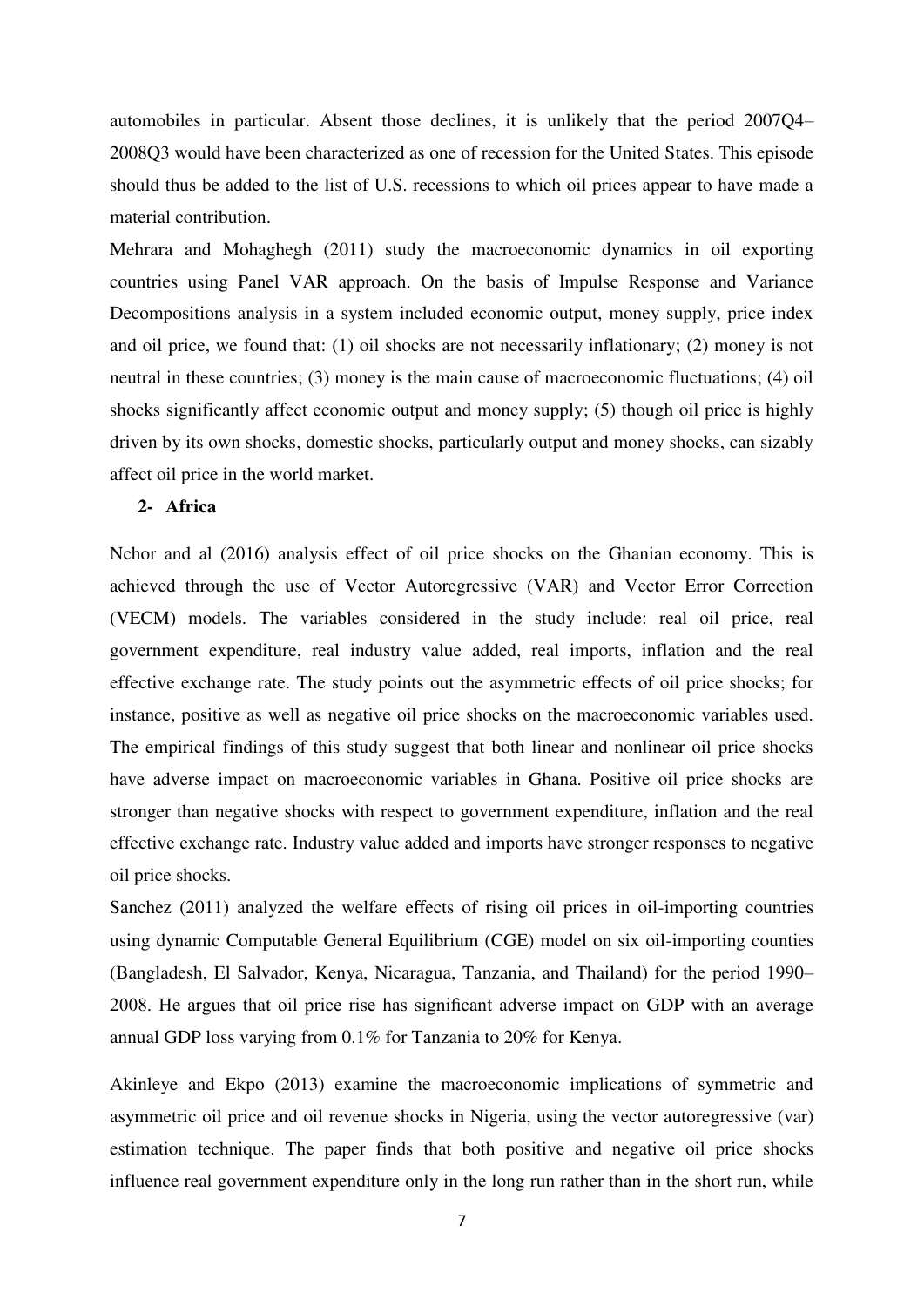examining positive and negative shocks to external reserves revealed stronger implications for expenditure in the long run, with positive rather than negative oil price shocks having stronger short and long run effects on real GDP, and therefore triggering inflationary pressure and domestic currency depreciation as importation rises.

Apere and Ijomah (2013) investigates the time-series relationship on the impact of oil price volatility on macroeconomic activity in Nigeria using exponential generalized autoregressive conditional heteroskedasticity (EGARCH), impulse response function and lag-augmented VAR (LA-VAR) models. We found evidence that there is a unidirectional relationship exists between the interest rate, exchange rate and oil prices, with the direction from oil prices to both exchange rate and the interest rate. However, a significant relationship between oil prices and real GDP was not found.

Berument *et al.* (2010) in a study on Middle East and North African countries found the asymmetric effects of world oil price shocks on the GDP of Algeria, Iraq, Jordan, Kuwait, Oman, Qatar, Syria, Tunisia, and UAE to be positive and statistically significant, while positive but insignificant results were reported for Bahrain, Egypt, Lebanon, Morocco and Yemen.

#### **III- METHODOLOGY**

To investigate the sources of macroeconomics fluctuations in CEMAC countries, specifically in Cameroon, Chad, Congo Republic, Gabon, and Equatorial Guinea, with Panel VAR model. Times series Vector Auto-Regression (VAR) models originate in the macro econometrics literature as an alternative to multivariate simultaneous equation models (Sims, 1980). In VAR models all variables are treated as endogenous and interdependent, both in a dynamic and in static sense, although in some relevant cases, exogenous variables could be included (Canova and Ciccarelli, 2013). Panel VAR have the same structure as VAR models, in the sense that all variable are assumed to be endogenous and interdependent, but cross sectional dimension is added to the representation (Canova and Ciccarelli, 2013).

Panel VAR have been used to address a variety of issues of interest to applied macroeconomists and policymakers. Bremond and al. (2014) studies the link between oil and Commodity prices with a panel VAR approach, Mehrara and Mohaghgeh (2011) studies the macroeconomic dynamics in oil exporting countries using Panel VAR approach.

#### **III-1- Data**

This paper uses four macroeconomics variables including real GDP growth, real oil prices, consumer index, and Supply money. Annually data from 2000 to 2015 is used for the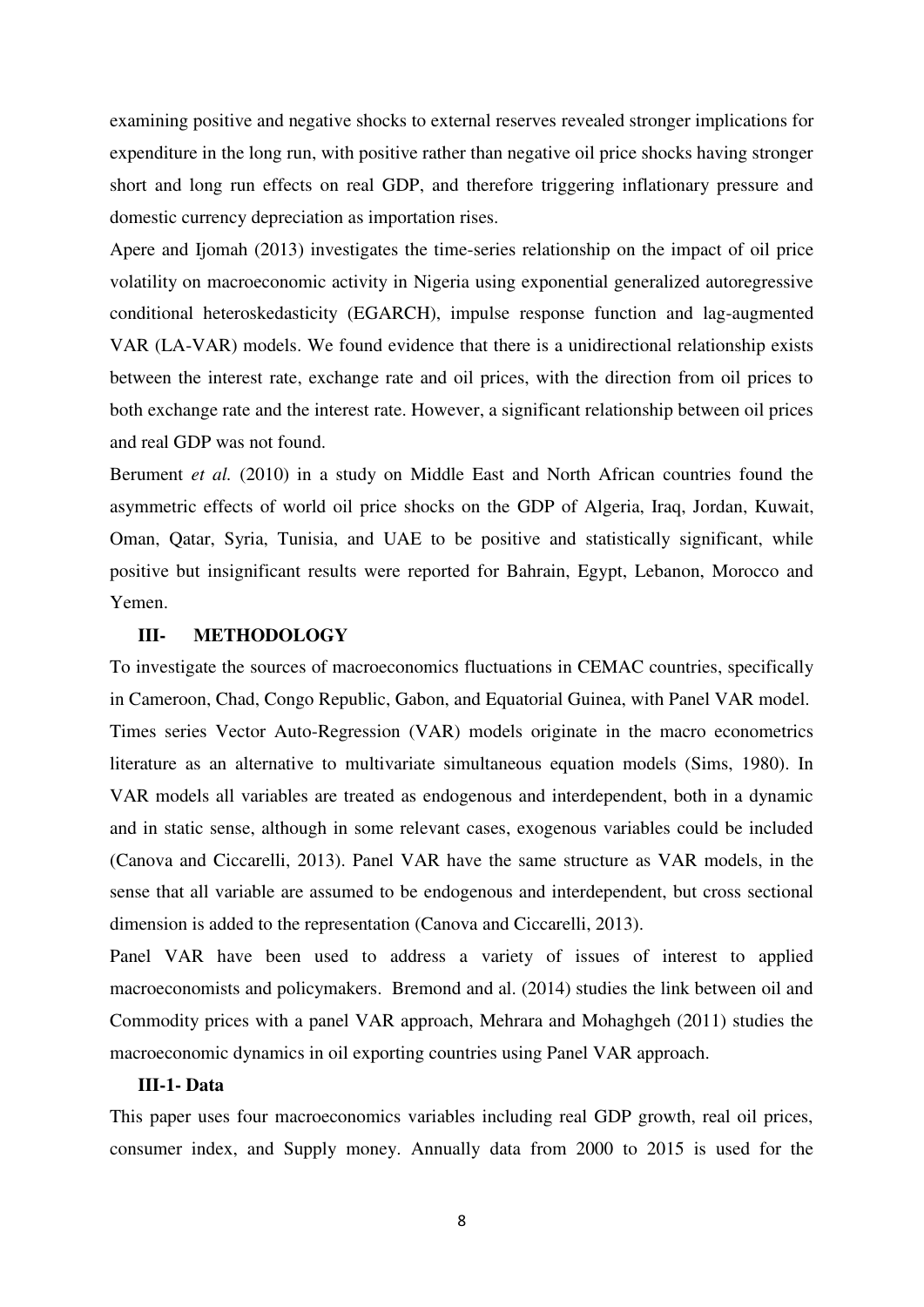CEMAC countries. All data gathered from World Development indicator (WDI) database, but oil price of INSEE (Institut National de la Statistique et des Etudes Economiques) in France.

#### **III-2- Model specification**

To explore the importance of heterogeneities, dynamics, and simultaneous determination of oil price, real GDP growth, consumer index, Money Supply. We begin with the following baseline panel autoregressive distributed lag (ARDL) specification (Bremond and al. 2014):

$$
Y_{i,t} = \alpha_i + A(L)Y_{i,t} + \varepsilon_{i,t}
$$

Where i indicate the country, t runs from 1 to T,  $Y_{it}$  is the vector of endogenous variables,  $\varepsilon_{i,t}$ is the vector of errors terms,  $\alpha_i$  is the country-group specific intercept matrix, and  $A(L)$  is the matrix polynomial in the lag operator. The estimation is by generalized method of moment (GMM).

$$
(Y_{it} = GGDP_{it}, oil\, prince_{it}, INFL_{it}, M2_{it})'
$$

Where I denote the individual dimension composed by CEMAC country, and t=2000, ...2015 the time.  $GGDP_{it}$ , oil price<sub>it</sub>, INFL<sub>it</sub>, and  $MQ_{it}$ , denote real GDP growth, oil price, consumer index, Money Supply.

#### **IV- Results**

#### **1- Data description, Unit Root, stability tests and cointegration test**

#### **1.1.Unit Root**

Annexes 1 provide the unit root regression results of the variables entered in the model. We find that oil price, gross domestic product growth and money supply are stationary in first difference. Inflation is stationary at level.

#### **1.2.Stability test**

All the eigen values lie inside the unit circle, Panel Var satisfies stability condition.

Eigenvalue Modulus **Real Imaginary .8506035 -.2951372 .9003512 .8506035 .2951372 .9003512 .4237051 0 .4237051 .0265475 0 .0265475** 

**Tableau 2:** Stability test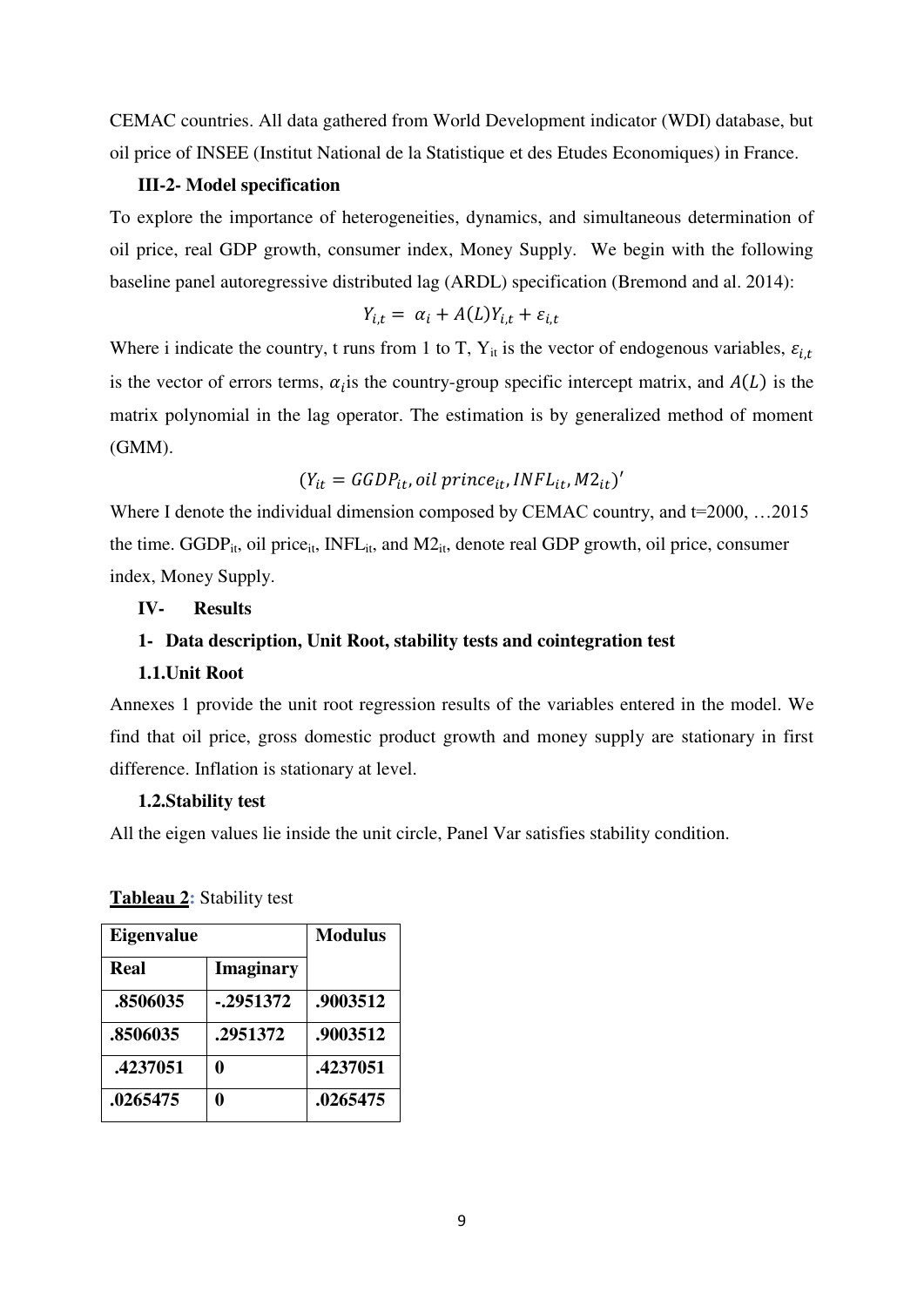#### **2. Panel VAR estimation**

From our estimations, the GDP growth rate is negatively influenced by the price of oil and positively influenced by the level of inflation and money supply. Inflation is positively influenced by the price of oil and negatively by the money supply.

#### **3. Impulse Response Function (IRF) Analysis**

It is brought out of the functional analysis of impulse response that, the shocks on the prix of oil, on inflation and on money supply weakly contribute to fluctuations of the GDP growth rate. But, the shocks on the price of oil contributes more than the others. It is the main macroeconomic variable which influences the fluctuations of the GDP growth rate. From observations, the growth rate of NDP reacts to the shock as from the first periods. Later on, it starts stabilizing after the  $5<sup>th</sup>$  period.

It should also be noticed that, the shock in oil price strongly contributes to the fluctuation of money supply. This is currently observed in the strong reduction of liquidity in the BEAC zone. Inflation is also influenced by the fluctuations of oil price but slightly less than the money supply.



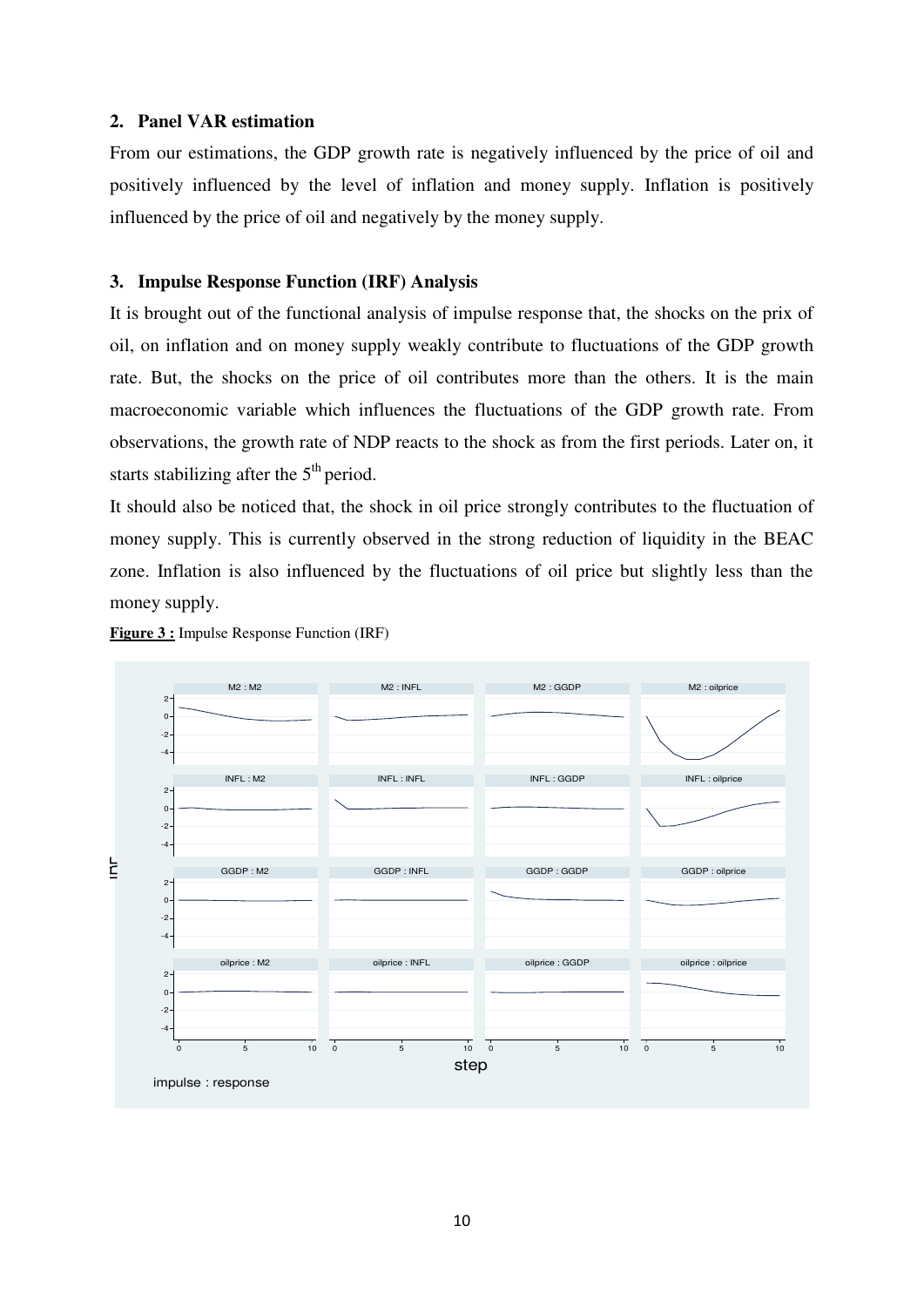#### **4- Variance Decompositions**

The analysis of the Variance Decompositions shows that at the first period, the fluctuation of the GDP growth rate do not depend only on the lag value of this growth rate and of the oil price. The other factors contribute to the fluctuations in growth rate as from the  $2<sup>th</sup>$  period. For the rest of the periods, the contribution sum of inflation rates and money supply remains inferior to the contribution of oil price.

#### **V- Conclusion**

It comes from our previous analysis that, the CEMAC countries greatly depend on oil rent. In 2015, oil rent represented 4,7% of the GDP of Cameroon, 20% of the GDP of Chad, 40% of the GDP of Congo, 30% of the GDP of Equatorial Guinea and 31,8% of the GDP of Gabon. In a general manner, the oil rent represents 19,6% of the GDP of the CEMAC zone. Functional analysis of impulsional response and of the decomposition of the variance shows that, the shock on oil price, negatively affects the GDP growth rate. And this shock affects even more inflation and money supply. Moreover, the Variance Decompositions shows that, the shock on the oil price contributes more to fluctuations of the Gross Domestic Product than the inflation rate and money supply. In terms of policy recommendations, we then suggest, (i) to put in place a mechanism of sharing risk towards the exogenous shocks within CEMAC, (ii) reducing the dependency on the exportation of raw material, and densifying the intra CEMAC trade, (iii) diversifying the productions and the destinations of exportations, (iv) diversifying the sources of Government budget receipts, (v) reducing heterogeneities in order to render monetary policies more efficient.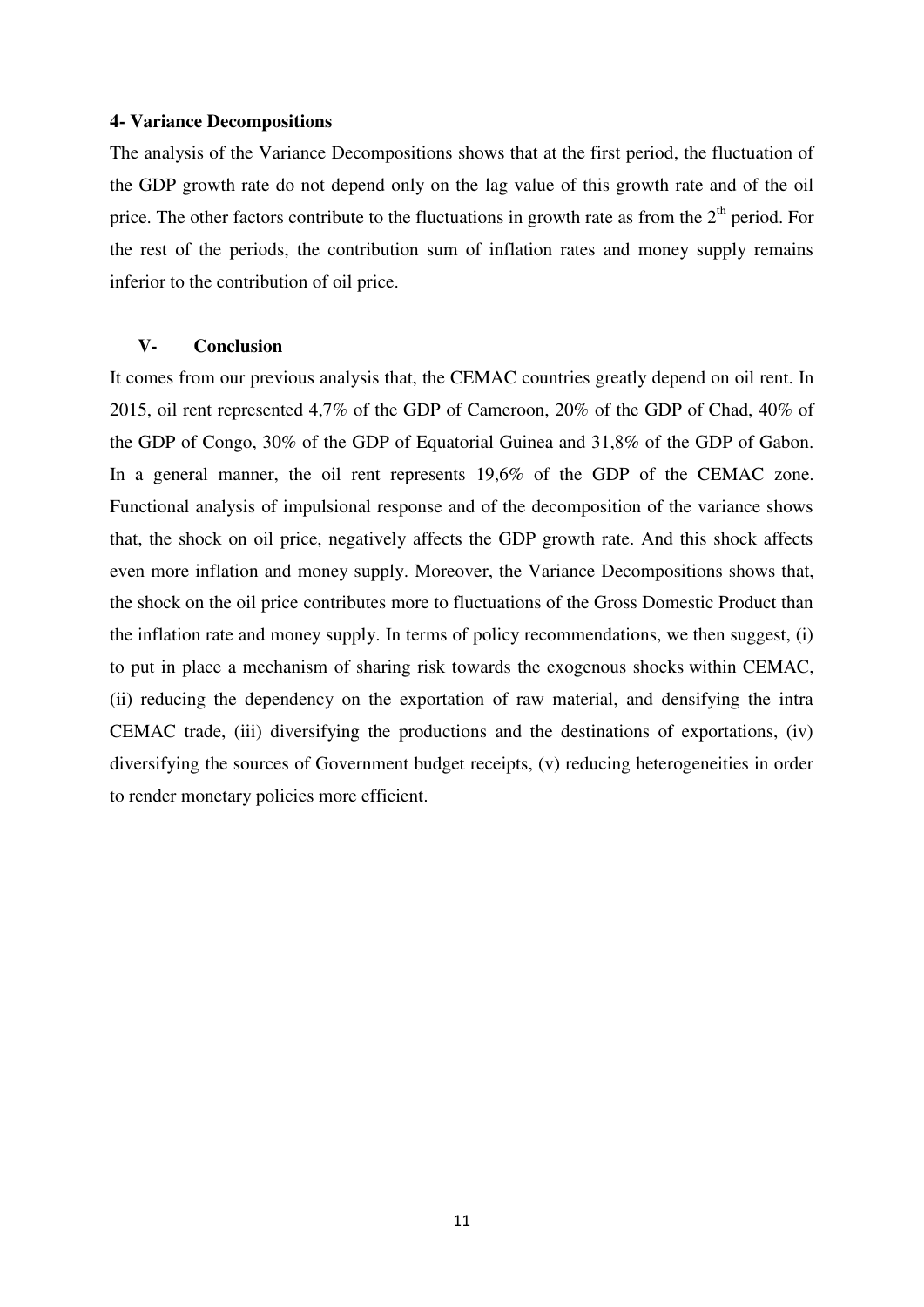#### **References**

AkinleyeOludiran S. and Ekpo S. (2013), "Oil price shocks and Macroeconomic Performance in Nigeria" economia Mexicana pp. 565-624.

Apere o. T. and Ijomah A. M. (2013), "Macroeconomic Impact of Oil Price Lecels and Volatility in Nigeria", International Journal of Academic Research in Economics and Management Sciences, Vol 2, N°4.

Aziz Azman I. M. and Dahalan J. (2015), "Oil Price Shocks and Macroeconomic Activites in Asean-5 Countries: aa panel Var approach", "Eurasian Journal of Business and Economics, pp 101-120.

Basnet, H. C., &Upadhyaya, K. P. (2015). Impact of Oil Price Shocks on Output, Inflation and the Real Exchange Rate: Evidence from Selected ASEAN Countries. *Applied Economics*, 47(29), 3078-3091.

Baumeister C. et Peersman G. (2013), « Time-Varying Effects of Oil Supply Shocks on tne US Economy", American Economic Journal, Volume 5, pp. 1-28 (28) n°4.

Berument, M. H., N. B. Ceylan and N. Dogan (2010): "The Impact of Oil Price Shocks on the Economic Growth of Selected mena Countries", *EnergyJournal,* 31, pp. 149- 176.

Blanchard O.J. and Gali J. (2007),"The Macroéconomic Effects of oil shocks: why are the 2000s so different from the 1970?" Working Paper, National Bureau of Economic research.

Cologni, A. and M. Manera (2008), "Oil Prices, Inflation and Interest Rates in a Structural Cointegratedvar Model for G7 Countries", *Energy Policy*, 30, pp. 856-888.

Copinschi P. " Impact de la baisse du prix du pétrole sur les pays producteurs d'Afrique équatoriale (Cameroun, Congo-Brazzaville, Gabon et Guinée équatoriale), Etude Prospective et Stratégique, DGRIS, 25 septembre 2015, N° CHRONUS : 2013 1050 101741- EJ 1600018500.

Hamilton J.D. (2009), "Causes and Consequences of the Oil Shock of 2007-08",

Hamilton, J. D. (1983). Oil and the Macroeconomic since World War II. *Journal of Political Economy*, 91, 228-248. http://dx.doi.org/10.1086/261140

Hamilton, J. D. (1988). A Neoclassical Model of Unemployment and the Business Cycle.*The Journal of Political Economy*, 96, 593-617. http://dx.doi.org/10.1086/261553

Hamilton, J. D. (1996). This Is What Happened To The Oil Price-Macroeconomic Relationship. *Journal of Monetary Economics*, 38, 215-220. [http://dx.doi.org/10.1016/S0304-](http://dx.doi.org/10.1016/S0304-3932(96)01282-2) [3932\(96\)01282-2](http://dx.doi.org/10.1016/S0304-3932(96)01282-2)

IMF country Report N° 16/277

IMF Country Report N° 16/290

Lutz k. (2008), "A comparison of the effects of exogenous oil supply shocks on output and inflation in the G7 countries", Journal of the European Economics Association.

Mork, K. A. (1989). Oil and the Macroeconomic When Prices Go Up and Down: An Extension of Hamilton's Results. *Journal of Political Economy*, 97, 740-744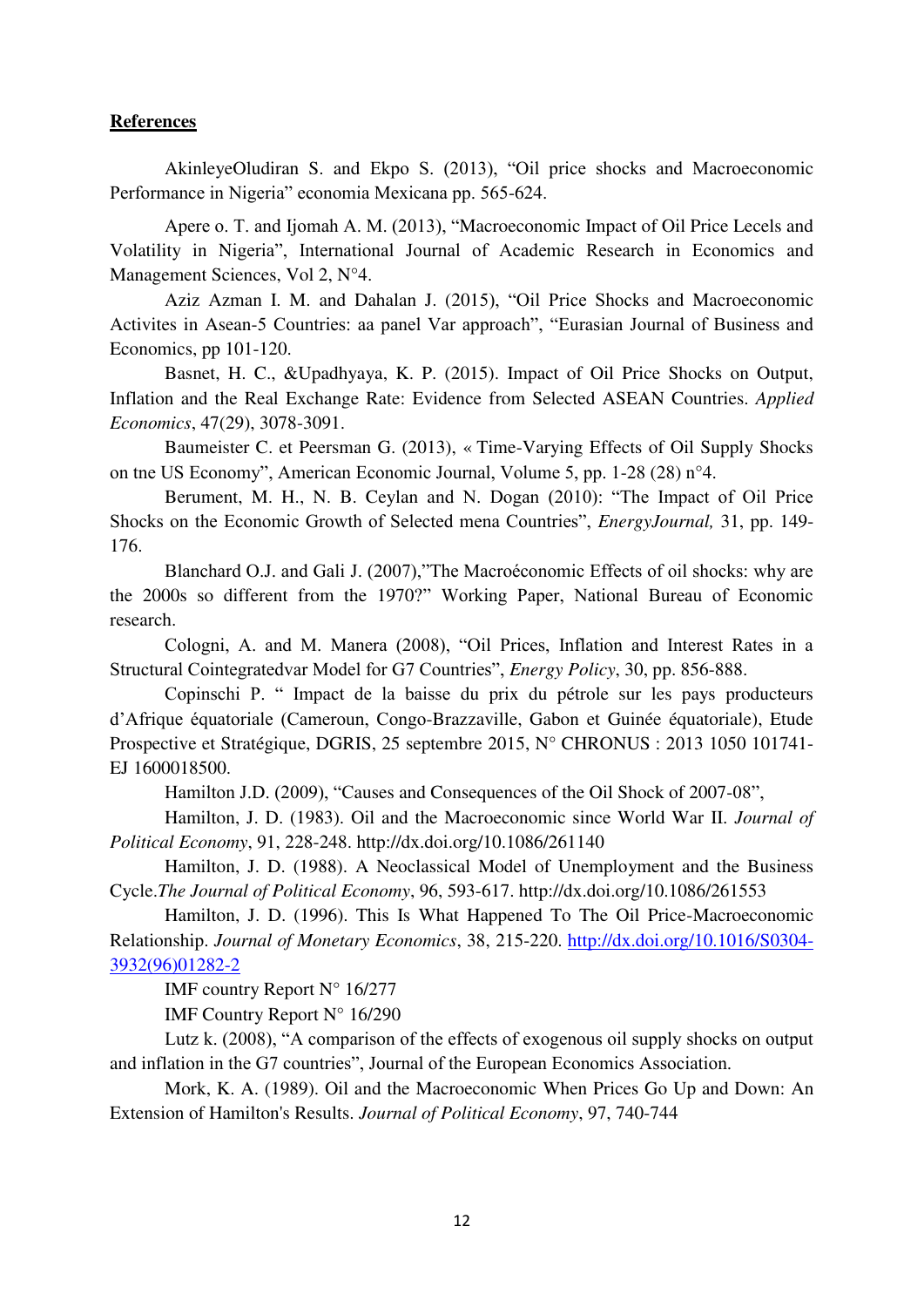Nchor D., Klepac V. and Adamec V. (2016), « Effects of Oil Price Shocks on the Ghanaian Economy. » ActaUniversitatisAgriculturaeetSilvicultureMendelianaeBrunensis, n° 64(1), pp 315-324.

Ozturk F. (2015), "Oil Price Shocks-Macro Economy relationship in turkey", Asian Economic and Financial Review, n°5, pp 846-857.

Rasche R. H. and Tatom J.A. (1981), "Energy Price Shocks, Aggregate Supply and Monetary Policy: The Theory and International Evidence ». *Carnegie-Rochester Conference Series on Public Policy*, n°14, pp9-93.

#### **Annexes:**

**Annexe 1:** Unit root test

| <b>Panel unit root test: Summary</b>                                   |            |            |          |     |  |  |
|------------------------------------------------------------------------|------------|------------|----------|-----|--|--|
| Series: D(GGDP)                                                        |            |            |          |     |  |  |
| Date: 12/20/16 Time: 15:01                                             |            |            |          |     |  |  |
| <b>Sample: 2000 2015</b>                                               |            |            |          |     |  |  |
| Exogenous variables: Individualeffects, individuallinear trends        |            |            |          |     |  |  |
| <b>User-specifiedlags: 1</b>                                           |            |            |          |     |  |  |
| Newey-West automatic bandwidth selection and Bartlett kernel           |            |            |          |     |  |  |
| <b>Balanced observations for each test</b>                             |            |            |          |     |  |  |
|                                                                        |            |            |          |     |  |  |
|                                                                        |            |            | Cross-   |     |  |  |
| <b>Method</b>                                                          | Statistic  | Prob. $**$ | sections | Obs |  |  |
| Null: Unit root (assumes common unit root process)                     |            |            |          |     |  |  |
| Levin, Lin & Chu t*                                                    | $-4.35244$ | 0.0000     | 5        | 65  |  |  |
| <b>Breitung t-stat</b>                                                 | $-6.34317$ | 0.0000     | 5        | 60  |  |  |
|                                                                        |            |            |          |     |  |  |
| Null: Unit root (assumes individual unit root process)                 |            |            |          |     |  |  |
| Im, Pesaran and Shin W-stat                                            | $-4.76021$ | 0.0000     | 5        | 65  |  |  |
| <b>ADF</b> - Fisher Chi-square                                         | 37.9061    | 0.0000     | 5        | 65  |  |  |
| PP - Fisher Chi-square                                                 | 89.3865    | 0.0000     | 5        | 70  |  |  |
|                                                                        |            |            |          |     |  |  |
| ** Probabilities for Fisher tests are computed using an asymptotic Chi |            |            |          |     |  |  |
| -square distribution. All other tests assume asymptotic normality.     |            |            |          |     |  |  |

| <b>Panel unit root test: Summary</b>                         |          |            |        |  |  |  |
|--------------------------------------------------------------|----------|------------|--------|--|--|--|
| Series: INFL                                                 |          |            |        |  |  |  |
| Date: 12/20/16 Time: 20:00                                   |          |            |        |  |  |  |
| Sample: 2000 2015                                            |          |            |        |  |  |  |
| <b>Exogenous variables: Individual effects</b>               |          |            |        |  |  |  |
| User-specifiedlags: 1                                        |          |            |        |  |  |  |
| Newey-West automatic bandwidth selection and Bartlett kernel |          |            |        |  |  |  |
|                                                              |          |            |        |  |  |  |
|                                                              |          |            | Cross- |  |  |  |
| <b>Method</b>                                                | sections | <b>Obs</b> |        |  |  |  |
| Null: Unit root (assumes common unit root process)           |          |            |        |  |  |  |
| Levin, Lin & Chu t*                                          | 5        | 67         |        |  |  |  |
|                                                              |          |            |        |  |  |  |
| Null: Unit root (assumes individual unit root process)       |          |            |        |  |  |  |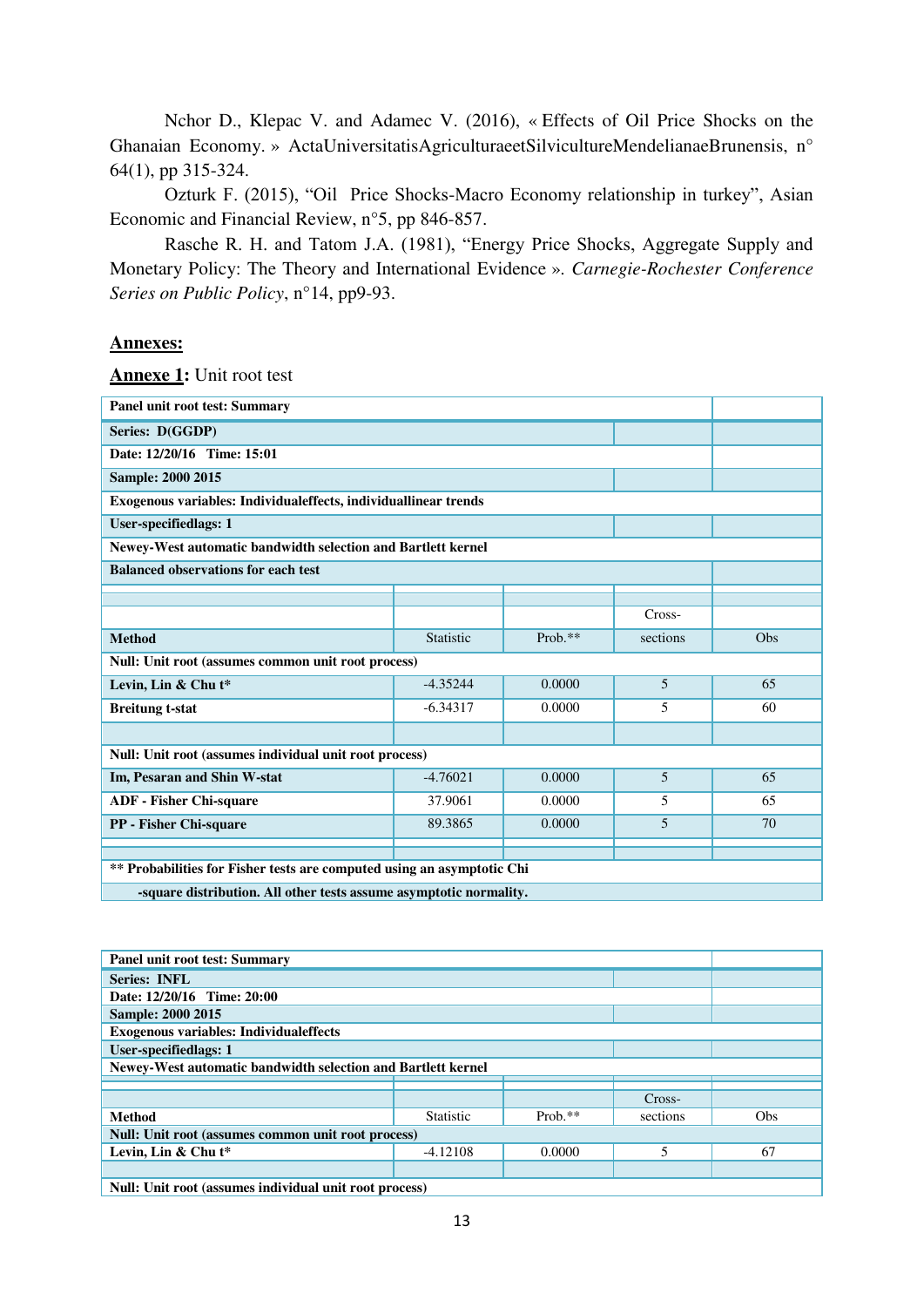| Im, Pesaran and Shin W-stat                                            | $-3.79980$ | 0.0001 |  | 67  |  |  |  |
|------------------------------------------------------------------------|------------|--------|--|-----|--|--|--|
| <b>ADF</b> - Fisher Chi-square                                         | 32.9844    | 0.0003 |  | 67  |  |  |  |
| <b>PP</b> - Fisher Chi-square                                          | 55.8292    | 0.0000 |  | 72. |  |  |  |
|                                                                        |            |        |  |     |  |  |  |
| ** Probabilities for Fisher tests are computed using an asymptotic Chi |            |        |  |     |  |  |  |
| -square distribution. All other tests assume asymptotic normality.     |            |        |  |     |  |  |  |

| Panel unit root test: Summary                                          |                                                                    |         |          |     |  |  |
|------------------------------------------------------------------------|--------------------------------------------------------------------|---------|----------|-----|--|--|
| Series: D(OIL_PRICE)                                                   |                                                                    |         |          |     |  |  |
| Date: 12/20/16 Time: 16:09                                             |                                                                    |         |          |     |  |  |
| Sample: 2000 2015                                                      |                                                                    |         |          |     |  |  |
| <b>Exogenous variables: None</b>                                       |                                                                    |         |          |     |  |  |
| <b>User-specifiedlags: 1</b>                                           |                                                                    |         |          |     |  |  |
| Newey-West automatic bandwidth selection and Bartlett kernel           |                                                                    |         |          |     |  |  |
| <b>Balanced observations for each test</b>                             |                                                                    |         |          |     |  |  |
|                                                                        |                                                                    |         |          |     |  |  |
|                                                                        |                                                                    |         | Cross-   |     |  |  |
| <b>Method</b>                                                          | <b>Statistic</b>                                                   | Prob.** | sections | Obs |  |  |
| Null: Unit root (assumes common unit root process)                     |                                                                    |         |          |     |  |  |
| Levin, Lin & Chu t*                                                    | 0.0000<br>5<br>$-4.44397$                                          |         |          |     |  |  |
|                                                                        |                                                                    |         |          |     |  |  |
| Null: Unit root (assumes individual unit root process)                 |                                                                    |         |          |     |  |  |
| <b>ADF - Fisher Chi-square</b>                                         | 28.5843                                                            | 0.0015  | 5        | 65  |  |  |
| <b>PP - Fisher Chi-square</b>                                          | 46.5007                                                            | 0.0000  | 5        | 70  |  |  |
|                                                                        |                                                                    |         |          |     |  |  |
| ** Probabilities for Fisher tests are computed using an asymptotic Chi |                                                                    |         |          |     |  |  |
|                                                                        |                                                                    |         |          |     |  |  |
|                                                                        | -square distribution. All other tests assume asymptotic normality. |         |          |     |  |  |

| Panel unit root test: Summary                                          |                                                                    |        |   |    |  |  |  |  |
|------------------------------------------------------------------------|--------------------------------------------------------------------|--------|---|----|--|--|--|--|
| Series: D(M2)                                                          |                                                                    |        |   |    |  |  |  |  |
| Date: 12/20/16 Time: 16:05                                             |                                                                    |        |   |    |  |  |  |  |
| Sample: 2000 2015                                                      |                                                                    |        |   |    |  |  |  |  |
| Exogenous variables: Individualeffects, individuallinear trends        |                                                                    |        |   |    |  |  |  |  |
| <b>User-specifiedlags: 1</b>                                           |                                                                    |        |   |    |  |  |  |  |
| Newey-West automatic bandwidth selection and Bartlett kernel           |                                                                    |        |   |    |  |  |  |  |
| <b>Balanced observations for each test</b>                             |                                                                    |        |   |    |  |  |  |  |
|                                                                        |                                                                    |        |   |    |  |  |  |  |
|                                                                        | Cross-                                                             |        |   |    |  |  |  |  |
| <b>Method</b>                                                          | <b>Obs</b>                                                         |        |   |    |  |  |  |  |
| Null: Unit root (assumes common unit root process)                     |                                                                    |        |   |    |  |  |  |  |
| Levin, Lin & Chu t*                                                    | $-6.14226$                                                         | 0.0000 | 5 | 65 |  |  |  |  |
| <b>Breitung t-stat</b>                                                 | $-1.86444$                                                         | 0.0311 | 5 | 60 |  |  |  |  |
|                                                                        |                                                                    |        |   |    |  |  |  |  |
| Null: Unit root (assumes individual unit root process)                 |                                                                    |        |   |    |  |  |  |  |
| Im, Pesaran and Shin W-stat                                            | $-4.54554$                                                         | 0.0000 | 5 | 65 |  |  |  |  |
| <b>ADF - Fisher Chi-square</b>                                         | 38.1602                                                            | 0.0000 | 5 | 65 |  |  |  |  |
| PP - Fisher Chi-square                                                 | 77.7335                                                            | 0.0000 | 5 | 70 |  |  |  |  |
|                                                                        |                                                                    |        |   |    |  |  |  |  |
| ** Probabilities for Fisher tests are computed using an asymptotic Chi |                                                                    |        |   |    |  |  |  |  |
|                                                                        |                                                                    |        |   |    |  |  |  |  |
|                                                                        | -square distribution. All other tests assume asymptotic normality. |        |   |    |  |  |  |  |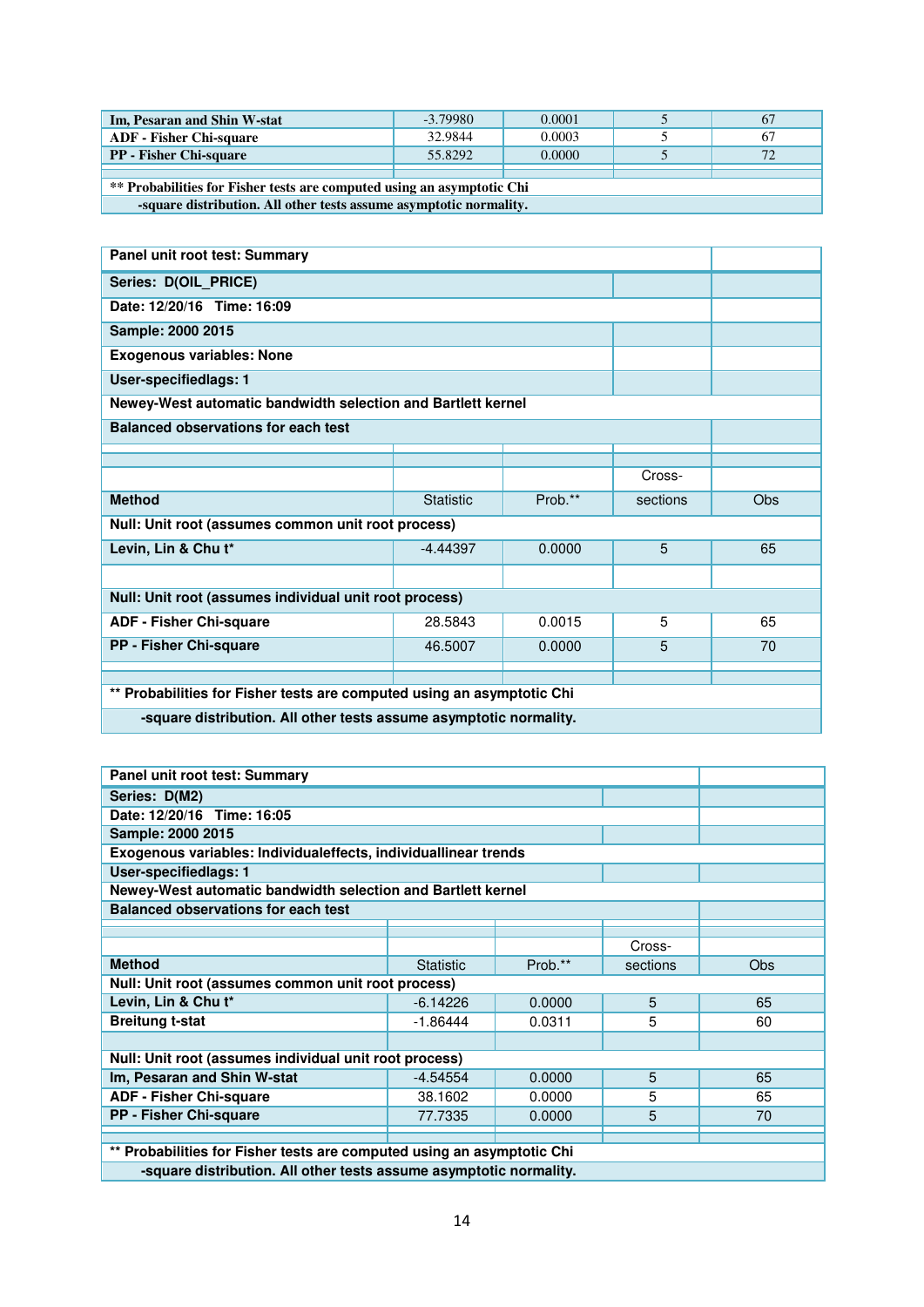| <b>Equation/Excluded</b> |                | chi <sub>2</sub> | df             | Prob  |
|--------------------------|----------------|------------------|----------------|-------|
| oilprice                 | <b>GGDP</b>    | 2,418            | $\mathbf{1}$   | 0,12  |
|                          | <b>INFL</b>    | 8,947            | $\mathbf{1}$   | 0,003 |
|                          | M <sub>2</sub> | 2,161            | $\mathbf{1}$   | 0,142 |
|                          | <b>ALL</b>     | 17               | $\mathfrak{Z}$ | 0,001 |
| <b>GGDP</b>              | oilprice       | 1,024            | $\mathbf{1}$   | 0,311 |
|                          | <b>INFL</b>    | 0,213            | $\mathbf{1}$   | 0,644 |
|                          | M2             | 0,356            | $\mathbf{1}$   | 0,551 |
|                          | ALL            | 1,352            | 3              | 0,717 |
| <b>INFL</b>              | oilprice       | 1,132            | $\mathbf{1}$   | 0,287 |
|                          | <b>GGDP</b>    | 0,934            | $\mathbf{1}$   | 0,334 |
|                          | m2             | 1,503            | $\mathbf{1}$   | 0,22  |
|                          | ALL            | 3,105            | $\mathfrak{Z}$ | 0,389 |
| M2                       | oilprice       | 7,568            | $\mathbf{1}$   | 0,006 |
|                          | <b>GGDP</b>    | 0,053            | $\mathbf{1}$   | 0,818 |
|                          | <b>INFL</b>    | 1,011            | $\mathbf{1}$   | 0,315 |
|                          | ALL            | 8,305            | $\mathfrak{Z}$ | 0,04  |

## **Annexe 2:** Panel VAR-Granger causality Wald test

## **Annexe 3:** Panel Vector Autoregression (GMM estimation)

|                | L1.            | Coef.       | Std. Err. | z       | P > z |             | [95% Conf. Interval] |
|----------------|----------------|-------------|-----------|---------|-------|-------------|----------------------|
| oilprice       | oilprice       | .991073     | .1817967  | 5,45    | 0.000 | .6347581    | 1.347388             |
|                | <b>GGDP</b>    | $-.2978365$ | .191518   | $-1,56$ | 0.120 | $-.6732048$ | .0775318             |
|                | <b>INFL</b>    | $-1.999249$ | .6683857  | $-2,56$ | 0.003 | $-3.30926$  | $-.6892367$          |
|                | M <sub>2</sub> | $-2.722157$ | 1.851696  | $-1,47$ | 0.142 | $-6.351414$ | .9071008             |
| <b>GGDP</b>    | oilprice       | $-.050563$  | .0499574  | $-1,01$ | 0.311 | $-1484777$  | .0473517             |
|                | <b>GGDP</b>    | .4635038    | .1740421  | 2,66    | 0.008 | .1223876    | .8046201             |
|                | <b>INFL</b>    | .1162443    | .2518354  | 0,46    | 0.644 | $-.377344$  | .6098326             |
|                | M <sub>2</sub> | .2344472    | .3928493  | 0,6     | 0.551 | $-.5355233$ | 1.004418             |
| <b>INFL</b>    | oilprice       | .0411436    | .0386783  | 1,06    | 0.287 | $-.0346644$ | .1169517             |
|                | <b>GGDP</b>    | .038541     | .0398854  | 0,97    | 0.334 | $-.039633$  | .1167149             |
|                | <b>INFL</b>    | $-1103765$  | .1762883  | $-0,63$ | 0.531 | $-4558953$  | .2351422             |
|                | M <sub>2</sub> | $-4259941$  | .3474316  | $-1,23$ | 0.220 | $-1.106947$ | .2549592             |
| M <sub>2</sub> | oilprice       | .0430068    | .0156337  | 2,75    | 0.006 | .0123654    | .0736483             |
|                | <b>GGDP</b>    | .0055645    | .0242345  | 0,23    | 0.818 | $-.0419343$ | .0530632             |
|                | <b>INFL</b>    | .0597116    | .0593917  | 1,01    | 0.315 | $-.0566939$ | .1761172             |
|                | M <sub>2</sub> | .8072593    | .1405489  | 5,74    | 0.000 | .5317885    | 1.08273              |

## **Annexe 3**: Response variable and forecast horizon

| <b>Response variable and forecast horizon</b> |
|-----------------------------------------------|
| impulse variable                              |
|                                               |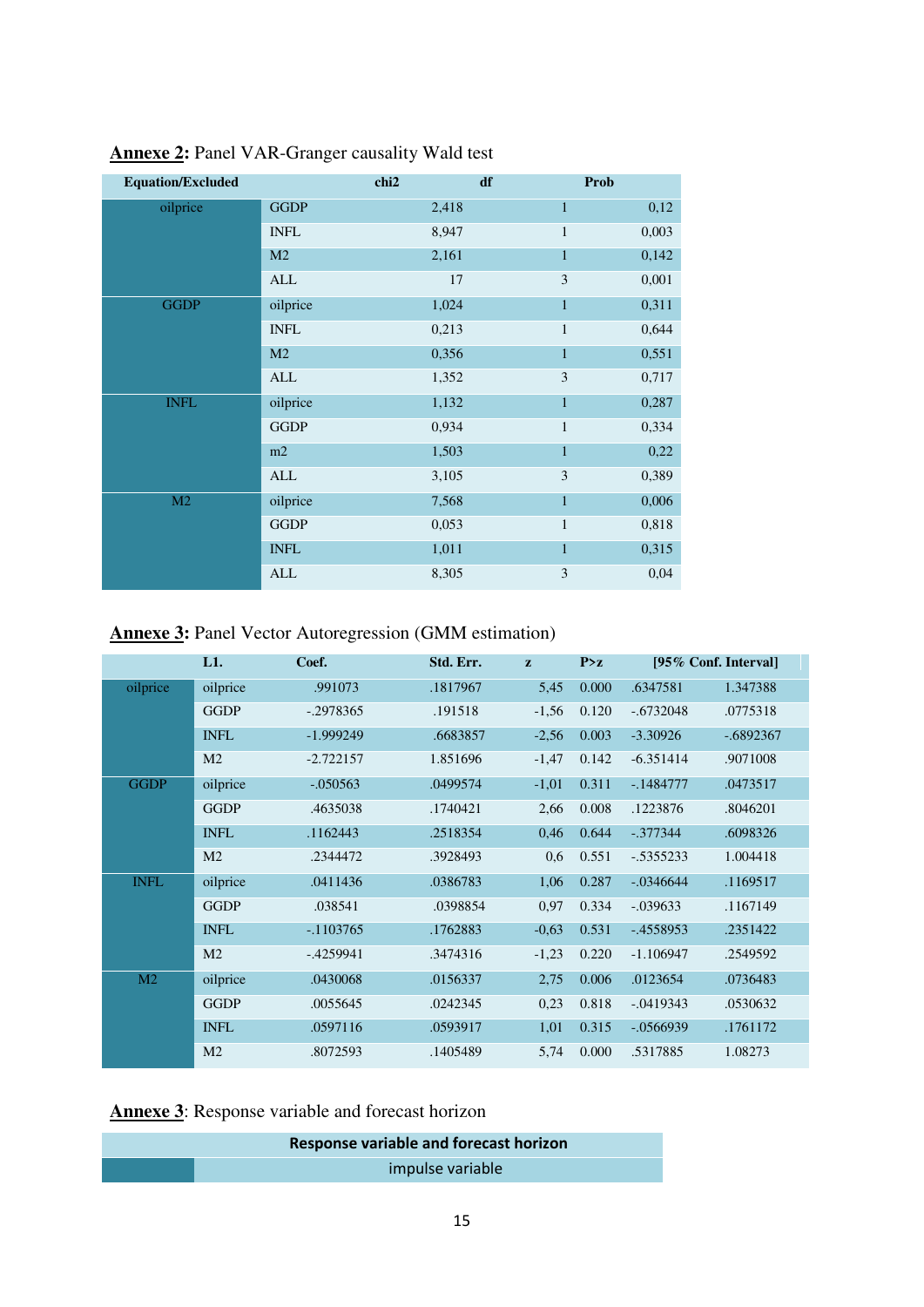|                |                  | oilprice |             | <b>GGDP</b> |             | <b>INFL</b> |                  | M <sub>2</sub> |                  |
|----------------|------------------|----------|-------------|-------------|-------------|-------------|------------------|----------------|------------------|
| oilprice       | $\mathbf 0$      |          | $\mathbf 0$ |             | $\mathbf 0$ |             | $\boldsymbol{0}$ |                | $\mathbf 0$      |
|                | $\mathbf{1}$     |          | $\mathbf 1$ |             | $\mathbf 0$ |             | 0                |                | $\mathbf 0$      |
|                | $\overline{2}$   | .8978778 |             | .0053333    |             | .0745763    |                  | .0222126       |                  |
|                | 3                | .8346815 |             | .0133794    |             | .1019746    |                  | .0499645       |                  |
|                | $\overline{a}$   | .7846813 |             | .0193035    |             | .1162055    |                  | .0798097       |                  |
|                | 5                | .7457001 |             | .0226544    |             | .1235611    |                  | .1080845       |                  |
|                | 6                | .7190945 |             | .0239403    |             | .1260716    |                  | .1308936       |                  |
|                | 7                | .7057981 |             | .0239276    |             | .1252134    |                  | .1450609       |                  |
|                | 8                | .7039962 |             | .0234525    |             | .1227213    |                  | .1498299       |                  |
|                | 9                | .7089102 |             | .0231763    |             | .1203021    |                  | .1476115       |                  |
|                | 10               | .7150543 |             | .0233783    |             | .1190008    |                  | .1425666       |                  |
| <b>GGDP</b>    | 0                |          | 0           |             | 0           |             | 0                |                | $\mathbf 0$      |
|                | $\mathbf{1}$     | .013128  |             | .986872     |             |             | $\mathbf 0$      |                | $\mathbf 0$      |
|                | $\overline{2}$   | .0329328 |             | .963387     |             | .002255     |                  | .0014251       |                  |
|                | 3                | .05029   |             | .9387494    |             | .0060088    |                  | .0049518       |                  |
|                | 4                | .0602804 |             | .9204852    |             | .0094463    |                  | .009788        |                  |
|                | 5                | .0637276 |             | .9098835    |             | .0116871    |                  | .0147018       |                  |
|                | 6                | .0638682 |             | .9047521    |             | .0127054    |                  | .0186744       |                  |
|                | 7                | .0638477 |             | .9020173    |             | .0129293    |                  | .0212058       |                  |
|                | 8                | .0654776 |             | .8992737    |             | .0128903    |                  | .0223584       |                  |
|                | $\boldsymbol{9}$ | .0689943 |             | .8954341    |             | .0129823    |                  | .0225893       |                  |
|                | 10               | .073538  |             | .890632     |             | .0133591    |                  | .0224709       |                  |
| <b>INFL</b>    | $\boldsymbol{0}$ |          | $\mathbf 0$ |             | $\mathbf 0$ |             | $\mathbf 0$      |                | $\mathbf 0$      |
|                | $\mathbf{1}$     | .0007111 |             | .0099993    |             | .9892896    |                  |                | $\mathbf 0$      |
|                | $\overline{2}$   | .0415465 |             | .0240811    |             | .906401     |                  | .0279715       |                  |
|                | 3                | .0478949 |             | .024275     |             | .877414     |                  | .0504161       |                  |
|                | $\overline{a}$   | .0470781 |             | .0239207    |             | .8639327    |                  | .0650685       |                  |
|                | 5                | .0530775 |             | .0236785    |             | .8513259    |                  | .071918        |                  |
|                | 6                | .069074  |             | .0235808    |             | .8344397    |                  | .0729055       |                  |
|                | 7                | .0909836 |             | .0237664    |             | .8141103    |                  | .0711397       |                  |
|                | 8                | .1124566 |             | .0242415    |             | .7939152    |                  | .0693868       |                  |
|                | 9                | .1288868 |             | .0248659    |             | .7771369    |                  | .0691103       |                  |
|                | 10               | .1387492 |             | .0254625    |             | .7653168    |                  | .0704714       |                  |
| M <sub>2</sub> | 0                |          | $\mathbf 0$ |             | 0           |             | 0                |                | $\boldsymbol{0}$ |
|                | $\mathbf{1}$     | .0119416 |             | .0785761    |             | .0037555    |                  | .9057269       |                  |
|                | $\overline{2}$   | .0975508 |             | .0614546    |             | .021074     |                  | .8199206       |                  |
|                | 3                | .3235916 |             | .0499264    |             | .015244     |                  | .611238        |                  |
|                | 4                | .5124594 |             | .0441101    |             | .0273839    |                  | .4160466       |                  |
|                | 5                | .6129952 |             | .0428104    |             | .0467568    |                  | .2974375       |                  |
|                | 6                | .6516562 |             | .0437013    |             | .0646899    |                  | .2399526       |                  |
|                | 7                | .6570356 |             | .045243     |             | .0785435    |                  | .2191778       |                  |
|                |                  |          |             |             |             |             |                  |                |                  |
|                | 8                | .6470363 |             | .0466494    |             | .0880173    |                  | .2182971       |                  |